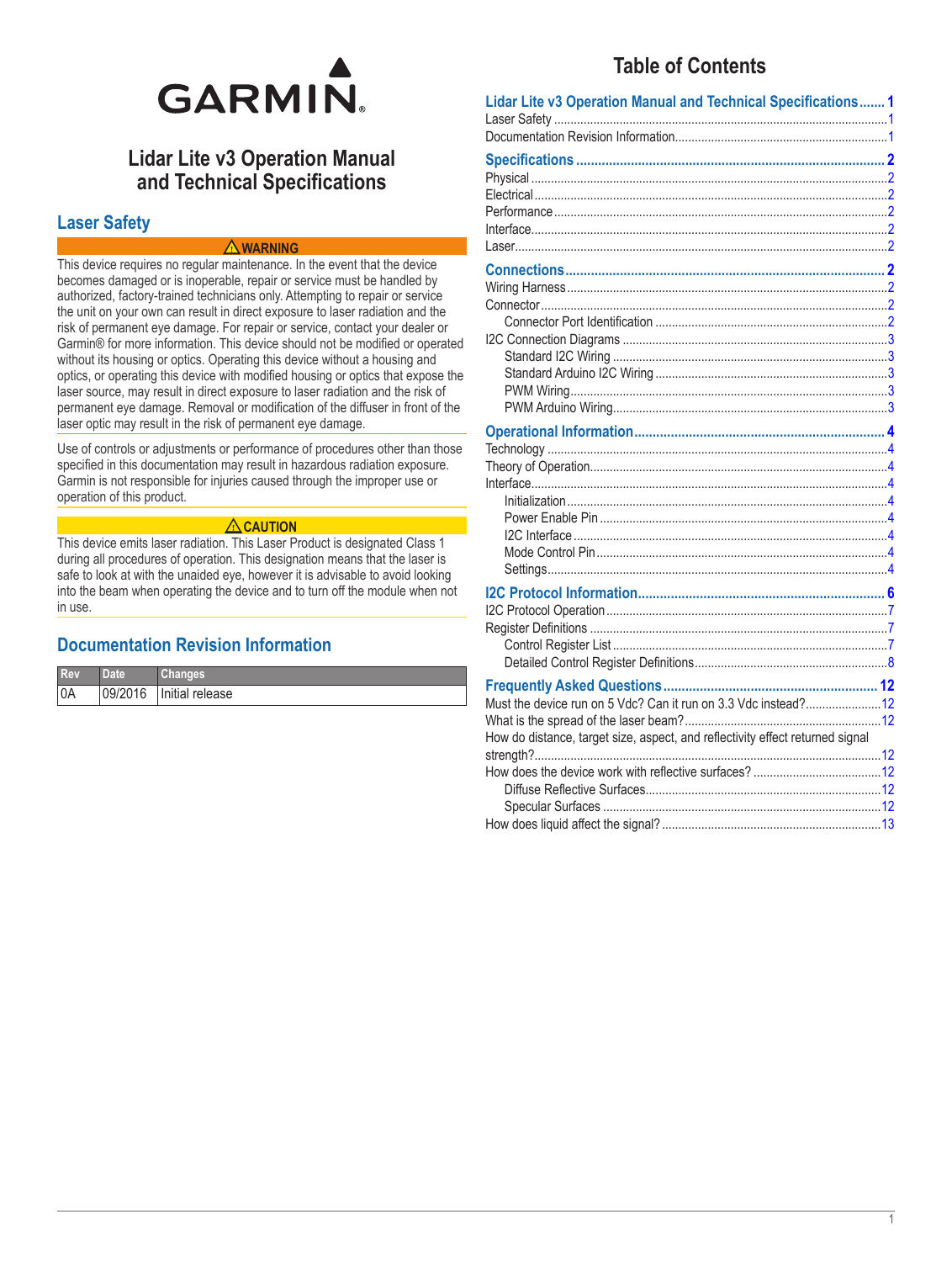# **Specifications**

# **Connections**

## <span id="page-1-0"></span>**Physical**

| <b>Specification</b> | <b>Measurement</b>                                              |
|----------------------|-----------------------------------------------------------------|
| Size (LxWxH)         | $20 \times 48 \times 40$ mm (0.8 $\times$ 1.9 $\times$ 1.6 in.) |
| Weight               | 22 g (0.78 oz.)                                                 |
|                      | Operating temperature   -20 to 60°C (-4 to 140°F)               |

## **Electrical**

| Specification       | <b>Measurement</b>          |
|---------------------|-----------------------------|
| Power               | 5 Vdc nominal               |
|                     | 4.5 Vdc min., 5.5 Vdc max.  |
| Current consumption | 105 mA idle                 |
|                     | 135 mA continuous operation |

## **Performance**

| <b>Specification</b>                   | <b>Measurement</b>                                                                                         |
|----------------------------------------|------------------------------------------------------------------------------------------------------------|
| Range (70% reflective<br>target)       | 40 m (131 ft)                                                                                              |
| Resolution                             | $+/- 1$ cm (0.4 in.)                                                                                       |
| Accuracy $<$ 5 m                       | $\pm 2.5$ cm (1 in.) typical*                                                                              |
| Accuracy $\geq$ 5 m                    | $\pm$ 10 cm (3.9 in.) typical<br>Mean $\pm$ 1% of distance maximum<br>Ripple $\pm 1\%$ of distance maximum |
| Update rate (70%<br>Reflective Target) | 270 Hz typical<br>650 Hz fast mode**<br>>1000 Hz short range only                                          |
| Repetition rate                        | $~50$ Hz default<br>500 Hz max                                                                             |

\*Nonlinearity present below 1 m (39.4 in.)

\*\*Reduced sensitivity

## **Interface**

| <b>Specification</b> | <b>Measurement</b>                                                        |
|----------------------|---------------------------------------------------------------------------|
| User interface       | 12C                                                                       |
|                      | <b>PWM</b>                                                                |
|                      | External trigger                                                          |
| I2C interface        | Fast-mode (400 kbit/s)                                                    |
|                      | Default 7-bit address 0x62                                                |
|                      | Internal register access & control                                        |
| PWM interface        | External trigger input<br>PWM output proportional to distance at 10 us/cm |

### **Laser**

| <b>Specification</b>                | <b>Measurement</b>                        |  |
|-------------------------------------|-------------------------------------------|--|
| Wavelength                          | 905 nm (nominal)                          |  |
| Total laser power<br>(peak)         | 1.3W                                      |  |
| Mode of operation                   | Pulsed (256 pulse max. pulse train)       |  |
| Pulse width                         | $0.5 \,\mu s$ (50% duty Cycle)            |  |
| Pulse train repetition<br>frequency | 10-20 KHz nominal                         |  |
| Energy per pulse                    | $<$ 280 $nJ$                              |  |
| Beam diameter at<br>laser aperture  | $12 \times 2$ mm (0.47 $\times$ 0.08 in.) |  |
| Divergence                          | 8 mRadian                                 |  |

# **Wiring Harness**



| <b>Wire Color</b>           | <b>Function</b>                 |  |
|-----------------------------|---------------------------------|--|
| Red<br>$5 \text{ Vdc } (+)$ |                                 |  |
| Orange                      | Power enable (internal pull-up) |  |
| Yellow                      | Mode control                    |  |
| Green                       | <b>I2C SCL</b>                  |  |
| Blue                        | <b>I2C SDA</b>                  |  |
| <b>Black</b>                | Ground (-)                      |  |

There are two basic configurations for this device:

- **I2C (Inter-Integrated Circuit)**—a serial computer bus used to communicate between this device and a microcontroller, such as an Arduino board [\("I2C Interface", page](#page-3-1) 4).
- **PWM (Pulse Width Modulation)**—a bi-directional signal transfer method that triggers acquisitions and returns distance measurements using the mode-control pin [\("Mode Control Pin", page](#page-3-2) 4).

## **Connector**

You can create your own wiring harness if needed for your project or application. The needed components are readily available from many suppliers.

| Part                  | <b>Description</b>                                                                                       | Manufacturer Part Number |                |
|-----------------------|----------------------------------------------------------------------------------------------------------|--------------------------|----------------|
| Connector<br>housing  | 6-position, rectangular housing,<br>latch-lock connector receptacle with<br>a 1.25 mm (0.049 in.) pitch. | <b>JST</b>               | GHR-06V-S      |
| Connector<br>terminal | 26-30 AWG crimp socket connector<br>terminal (up to $6$ )                                                | <b>JST</b>               | SSHL-002T-P0.2 |
| Wire                  | UL 1061 26 AWG stranded copper                                                                           | N/A                      | N/A            |

### **Connector Port Identification**



| <b>Item</b> | Pin | <b>Function</b>                 |
|-------------|-----|---------------------------------|
| 1           | 1   | $5 \text{ Vdc } (+)$            |
|             | 2   | Power enable (internal pull-up) |
|             | 3   | Mode control                    |
|             | 4   | <b>I2C SCL</b>                  |
|             | 5   | <b>I2C SDA</b>                  |
| 6)          | 6   | Ground (-)                      |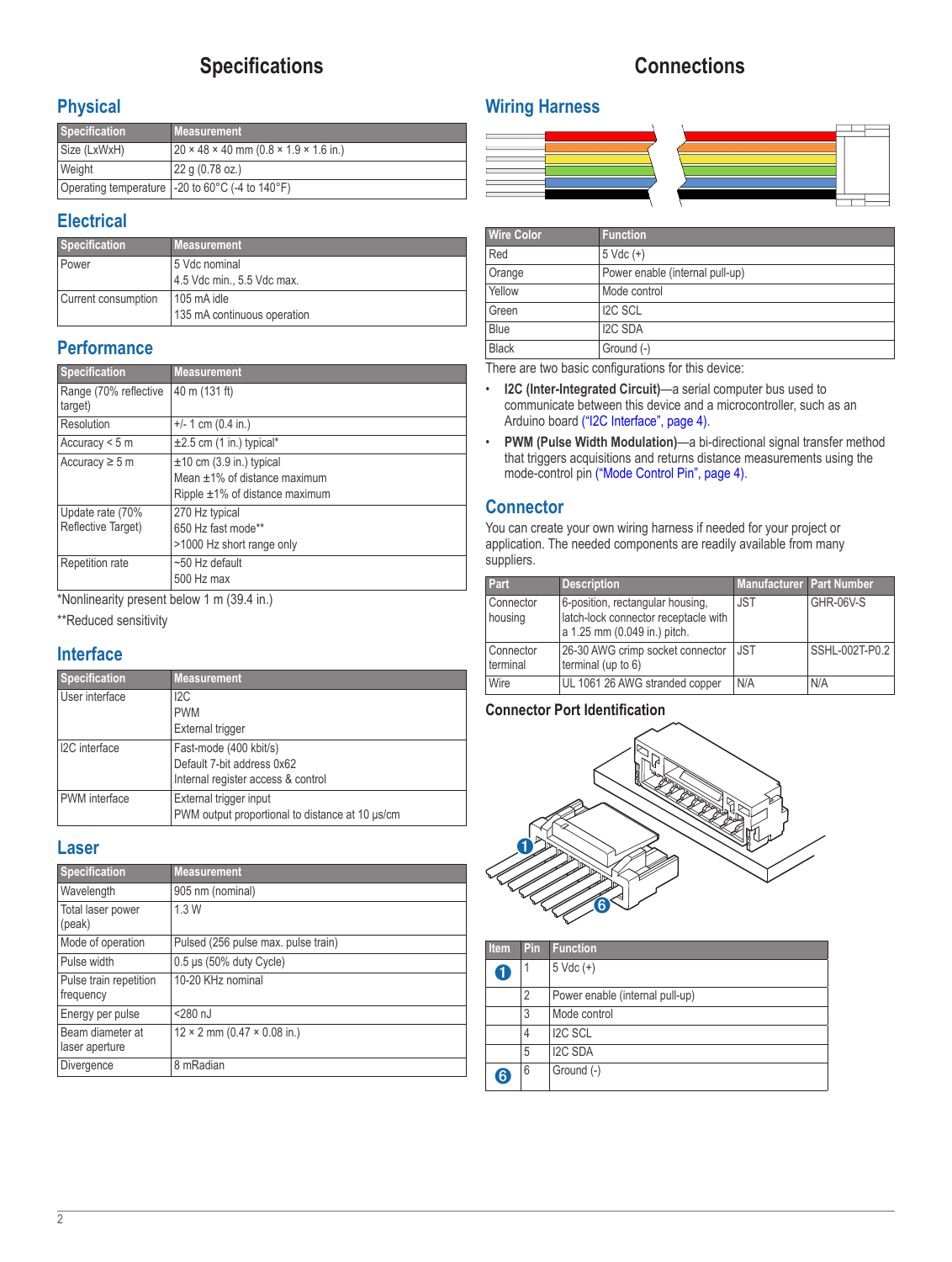# <span id="page-2-0"></span>**I2C Connection Diagrams**

**Standard I2C Wiring**



| <b>Item</b> | <b>Description</b>           | <b>Notes</b>                                                                      |
|-------------|------------------------------|-----------------------------------------------------------------------------------|
|             | 680µF electrolytic capacitor | You must observe the correct polarity when<br>installing the capacitor.           |
| 2           | Power ground (-) connection  | <b>Black wire</b>                                                                 |
| 3           | I2C SDA connection           | Blue wire                                                                         |
| 4           | I2C SCA connection           | Green wire                                                                        |
| 6           | 5 Vdc power (+) connection   | Red wire<br>The sensor operates at 4.75 through 5.5 Vdc,<br>with a max, of 6 Vdc. |

## **Standard Arduino I2C Wiring**



| <b>Item</b>      | <b>Description</b>           | <b>Notes</b>                                                                      |
|------------------|------------------------------|-----------------------------------------------------------------------------------|
|                  | 680µF electrolytic capacitor | You must observe the correct polarity when<br>installing the capacitor.           |
| 2                | I2C SCA connection           | Green wire                                                                        |
| 3                | I2C SDA connection           | Blue wire                                                                         |
| $\boldsymbol{A}$ | Power ground (-) connection  | <b>Black wire</b>                                                                 |
| 6                | 5 Vdc power (+) connection   | Red wire<br>The sensor operates at 4.75 through 5.5 Vdc,<br>with a max, of 6 Vdc. |

# **PWM Wiring**



| Item | <b>Description</b>             | <b>Notes</b>                                                                                                                           |
|------|--------------------------------|----------------------------------------------------------------------------------------------------------------------------------------|
| 0    | Trigger pin on microcontroller | Connect the other side of the resistor to the<br>trigger pin on your microcontroller.                                                  |
| 2    | Monitor pin on microcontroller | Connect one side of the resistor to the mode-<br>control connection on the device, and to a<br>monitoring pin on your microcontroller. |
| 3    | Power ground (-) connection    | <b>Black Wire</b>                                                                                                                      |
| 4    | $1k\Omega$ resistor            |                                                                                                                                        |
| 6    | Mode-control connection        | Yellow wire                                                                                                                            |
| 6    | 5 Vdc power (+) connection     | Red wire<br>The sensor operates at 4.75 through 5.5 Vdc,<br>with a max, of 6 Vdc.                                                      |

## <span id="page-2-1"></span>**PWM Arduino Wiring**



| <b>Item</b>       | <b>Description</b>             | <b>Notes</b>                                                                                                                           |
|-------------------|--------------------------------|----------------------------------------------------------------------------------------------------------------------------------------|
| 61                | 5 Vdc power (+) connection     | Red wire<br>The sensor operates at 4.75 through 5.5 Vdc.<br>with a max, of 6 Vdc.                                                      |
| $\left 2\right $  | Power ground (-) connection    | <b>Black Wire</b>                                                                                                                      |
| 8                 | Mode-control connection        | Yellow wire                                                                                                                            |
| $\boldsymbol{A}$  | Monitor pin on microcontroller | Connect one side of the resistor to the mode-<br>control connection on the device, and to a<br>monitoring pin on your microcontroller. |
| 6                 | Trigger pin on microcontroller | Connect the other side of the resistor to the<br>trigger pin on your microcontroller.                                                  |
| $\left[ 6\right]$ | $1k\Omega$ resistor            |                                                                                                                                        |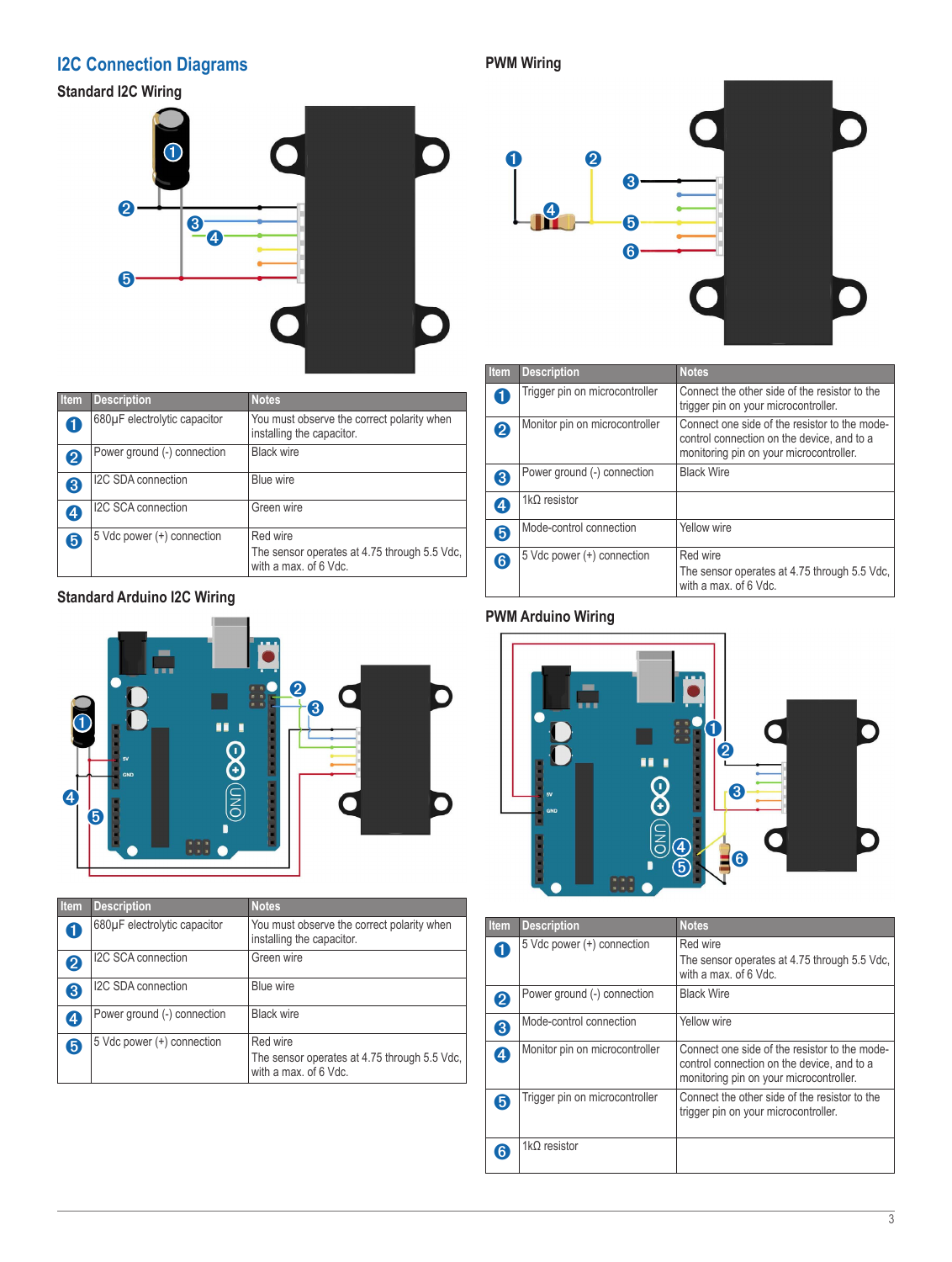# **Operational Information**

## <span id="page-3-0"></span>**Technology**

This device measures distance by calculating the time delay between the transmission of a Near-Infrared laser signal and its reception after reflecting off of a target. This translates into distance using the known speed of light. Our unique signal processing approach transmits a coded signature and looks for that signature in the return, which allows for highly effective detection with eye-safe laser power levels. Proprietary signal processing techniques are used to achieve high sensitivity, speed, and accuracy in a small, low-power, and low-cost system

## **Theory of Operation**

To take a measurement, this device first performs a receiver bias correction routine, correcting for changing ambient light levels and allowing maximum sensitivity.

Then the device sends a reference signal directly from the transmitter to the receiver. It stores the transmit signature, sets the time delay for "zero" distance, and recalculates this delay periodically after several measurements.

Next, the device initiates a measurement by performing a series of acquisitions. Each acquisition is a transmission of the main laser signal while recording the return signal at the receiver. If there is a signal match, the result is stored in memory as a correlation record. The next acquisition is summed with the previous result. When an object at a certain distance reflects the laser signal back to the device, these repeated acquisitions cause a peak to emerge, out of the noise, at the corresponding distance location in the correlation record.

The device integrates acquisitions until the signal peak in the correlation record reaches a maximum value. If the returned signal is not strong enough for this to occur, the device stops at a predetermined maximum acquisition count.

Signal strength is calculated from the magnitude of the signal record peak and a valid signal threshold is calculated from the noise floor. If the peak is above this threshold the measurement is considered valid and the device will calculate the distance, otherwise it will report 1 cm. When beginning the next measurement, the device clears the signal record and starts the sequence again.

## **Interface**

### **Initialization**

On power-up or reset, the device performs a self-test sequence and initializes all registers with default values. After roughly 22 ms distance measurements can be taken with the I2C interface or the Mode Control Pin.

### **Power Enable Pin**

The enable pin uses an internal pullup resistor, and can be driven low to shut off power to the device.

### <span id="page-3-1"></span>**I2C Interface**

This device has a 2-wire, I2C-compatible serial interface (refer to I2C-Bus Specification, Version 2.1, January 2000, available from Philips Semiconductor). It can be connected to an I2C bus as a slave device, under the control of an I2C master device. It supports 400 kHz Fast Mode data transfer.

The I2C bus operates internally at 3.3 Vdc. An internal level shifter allows the bus to run at a maximum of 5 Vdc. Internal 3k ohm pullup resistors ensure this functionality and allow for a simple connection to the I2C host.

The device has a 7-bit slave address with a default value of 0x62. The effective 8-bit I2C address is 0xC4 write and 0xC5 read. The device will not respond to a general call. Support is not provided for 10-bit addressing.

Setting the most significant bit of the I2C address byte to one triggers automatic incrementing of the register address with successive reads or writes within an I2C block transfer. This is commonly used to read the two bytes of a 16-bit value within one transfer and is used in the following example.

The simplest method of obtaining measurement results from the I2C interface is as follows:

- **1** Write 0x04 to register 0x00.
- **2** Read register 0x01. Repeat until bit 0 (LSB) goes low.
- **3** Read two bytes from 0x8f (High byte 0x0f then low byte 0x10) to obtain the 16-bit measured distance in centimeters.

A list of all available control resisters is available on [page](#page-6-1) 7.

For more information about the I2C protocol, see [I2C Protocol Operation](#page-6-2)  [\(page](#page-6-2) 7).

### <span id="page-3-2"></span>**Mode Control Pin**

The mode control pin provides a means to trigger acquisitions and return the measured distance via Pulse Width Modulation (PWM) without having to use the I2C interface.

The idle state of the mode control pin is high impedance (High-Z). Pulling the mode control pin low will trigger a single measurement, and the device will respond by driving the line high with a pulse width proportional to the measured distance at 10 μs/cm. A 1k ohm termination resistance is required to prevent bus contention.

The device drives the mode control pin high at 3.3 Vdc. Diode isolation allows the pin to tolerate a maximum of 5 Vdc.

As shown in the diagram [PWM Arduino Wiring \(page](#page-2-1) 3), a simple triggering method uses a 1k ohm resistor in series with a host output pin to pull the mode control pin low to initiate a measurement, and a host input pin connected directly to monitor the low-to-high output pulse width.

If the mode control pin is held low, the acquisition process will repeat indefinitely, producing a variable frequency output proportional to distance.

The mode control pin behavior can be modified with the ACQ\_CONFIG\_REG (0x04) I2C register as detailed in [0x04 \(page](#page-7-1) 8).

#### **Settings**

The device can be configured with alternate parameters for the distance measurement algorithm. This can be used to customize performance by enabling configurations that allow choosing between speed, range and sensitivity. Other useful features are also detailed in this section. See the full register map [\(Control Register List \(page](#page-6-1) 7) for additional settings not mentioned here.

#### *Receiver Bias Correction*

| <b>Address</b>                                                   | <b>Name</b>   | <b>Description</b> | <b>Initial Value</b> |  |
|------------------------------------------------------------------|---------------|--------------------|----------------------|--|
| $\log 00$                                                        | ' ACQ COMMAND | Device command     | $-1$                 |  |
| . Muite 0.00. Denna deuine all senigtese setuse te defeuit unune |               |                    |                      |  |

• Write 0x00: Reset device, all registers return to default values

• Write 0x03: Take distance measurement without receiver bias correction

• Write 0x04: Take distance measurement with receiver bias correction

Faster distance measurements can be performed by omitting the receiver bias correction routine. Measurement accuracy and sensitivity are adversely affected if conditions change (e.g. target distance, device temperature, and optical noise). To achieve good performance at high measurement rates receiver bias correction must be performed periodically. The recommended method is to do so at the beginning of every 100 sequential measurement commands.

#### *Maximum Acquisition Count*

| <b>Address</b> | ⊟Name ∶       | Description               | <b>Initial Value</b> |
|----------------|---------------|---------------------------|----------------------|
| $\log 02$      | SIG COUNT VAL | Maximum acquisition count | 0x80                 |

The maximum acquisition count limits the number of times the device will integrate acquisitions to find a correlation record peak (from a returned signal), which occurs at long range or with low target reflectivity. This controls the minimum measurement rate and maximum range. The unit-less relationship is roughly as follows: rate =  $1/n$  and range =  $n^2(1/4)$ , where n is the number of acquisitions.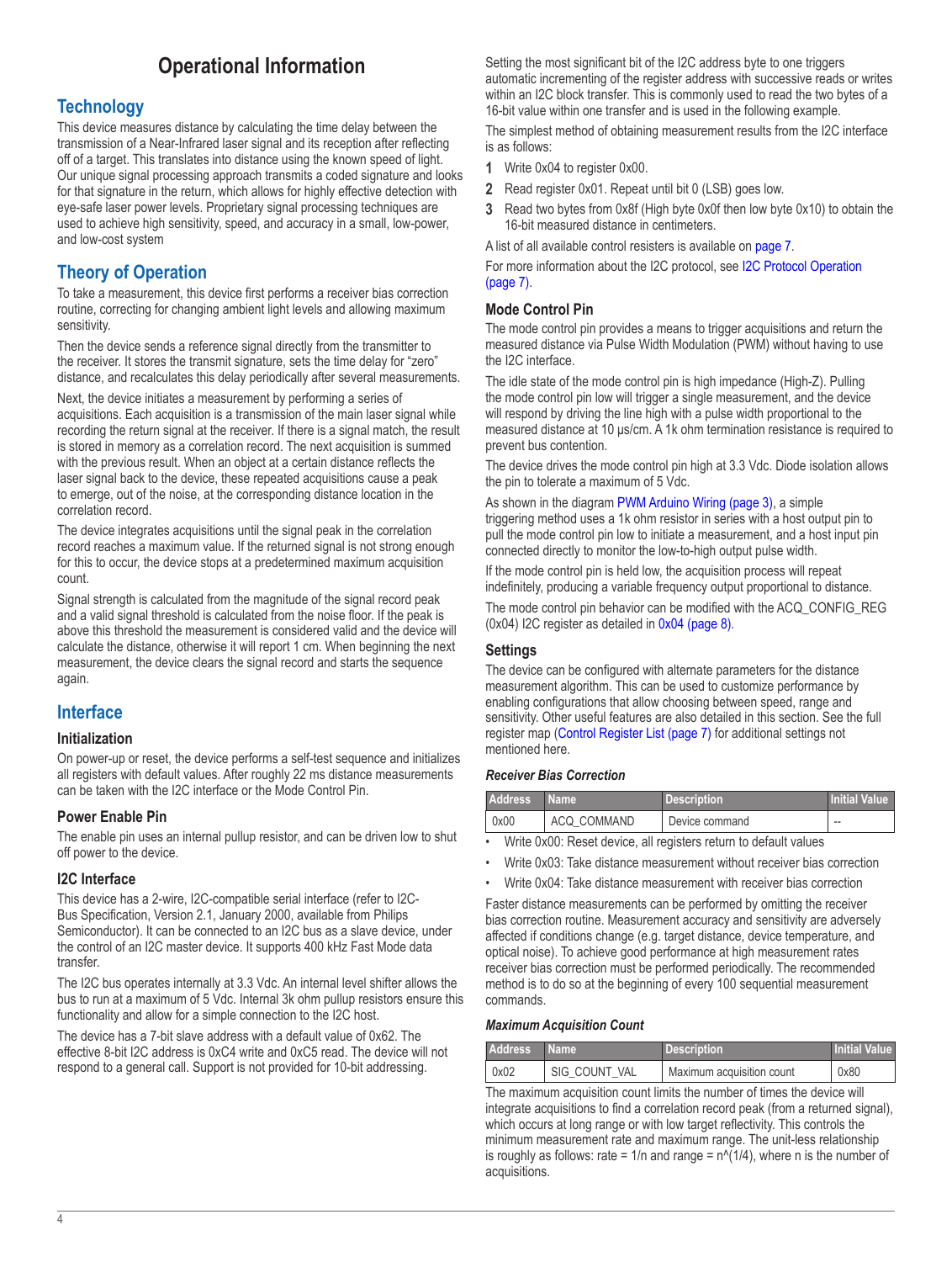#### *Measurement Quick Termination Detection*

| <b>Address</b> | <b>Name</b>    | <b>Description</b>       | Initial Value |
|----------------|----------------|--------------------------|---------------|
| 0x04           | ACQ CONFIG REG | Acquisition mode control | 0x08          |

You can enable quick-termination detection by clearing bit 3 in this register. The device will terminate a distance measurement early if it anticipates that the signal peak in the correlation record will reach maximum value. This allows for faster and slightly less accurate operation at strong signal strengths without sacrificing long range performance.

#### *Detection Sensitivity*

| <b>Address</b> | ⊦Name∶                            | <b>Description</b>              | <b>Initial Value</b> |
|----------------|-----------------------------------|---------------------------------|----------------------|
| 0x1c           | <b>THRESHOLD</b><br><b>BYPASS</b> | Peak detection threshold bypass | 0x00                 |

The default valid measurement detection algorithm is based on the peak value, signal strength, and noise in the correlation record. This can be overridden to become a simple threshold criterion by setting a non-zero value. Recommended non-default values are 0x20 for higher sensitivity with more frequent erroneous measurements, and 0x60 for reduced sensitivity and fewer erroneous measurements.

#### *Burst Measurements and Free Running Mode*

| <b>Address</b> | <b>Name</b>          | <b>Description</b>                      | <b>Initial Value</b> |
|----------------|----------------------|-----------------------------------------|----------------------|
| 0x04           | ACQ CONFIG REG       | Acquisition mode control                | 0x08                 |
| 0x11           | OUTER LOOP<br>COUNT  | Burst measurement count control         | 0x00                 |
| 0x45           | <b>MEASURE DELAY</b> | Delay between automatic<br>measurements | 0x14                 |

The device can be configured to take multiple measurements for each measurement command or repeat indefinitely for free running mode.

OUTER\_LOOP\_COUNT (0x11) controls the number of times the device will retrigger itself. Values 0x00 or 0x01 result in the default one measurement per command. Values 0x02 to 0xfe directly set the repetition count. Value 0xff will enable free running mode after the host device sends an initial measurement command.

The default delay between automatic measurements corresponds to a 10 Hz repetition rate. Set bit 5 in ACQ\_CONFIG\_REG (0x04) to use the delay value in MEASURE\_DELAY (0x45) instead. A delay value of 0x14 roughly corresponds to 100Hz.

The delay is timed from the completion of each measurement. The means that measurement duration, which varies with returned signal strength, will affect the repetition rate. At low repetition rates (high delay) this effect is small, but for lower delay values it is recommended to limit the maximum acquisition count if consistent frequency is desired.

#### *Velocity*

| <b>Address</b> | ' Name          | <b>Description</b>          | <b>Initial Value</b> |
|----------------|-----------------|-----------------------------|----------------------|
| 0x09           | <b>VELOCITY</b> | Velocity measurement output | $-$                  |

The velocity measurement is the difference between the current measurement and the previous one, resulting in a signed (2's complement) 8-bit number in cm. Positive velocity is away from the device. This can be combined with free running mode for a constant measurement frequency. The default free running frequency of 10 Hz therefore results in a velocity measurement in .1 m/s.

#### *Configurable I2C Address*

| Address | <b>Name</b>       | <b>Description</b>                                      | <b>Initial Value</b> |
|---------|-------------------|---------------------------------------------------------|----------------------|
| 0x16    | UNIT ID HIGH      | Serial number high byte                                 | Unique               |
| 0x17    | UNIT ID LOW       | Serial number low byte                                  | Unique               |
| 0x18    | I2C ID HIGH       | Write serial number high byte for<br>I2C address unlock | $\overline{a}$       |
| 0x19    | I2C_ID_LOW        | Write serial number low byte for<br>I2C address unlock  | $\overline{a}$       |
| 0x1a    | I2C SEC ADDR      | Write new I2C address after<br>unlock                   |                      |
| 0x1e    | <b>I2C CONFIG</b> | Default address response<br>control                     | 0x00                 |

The I2C address can be changed from its default value. Available addresses are 7-bit values with a '0' in the least significant bit (even hexadecimal numbers).

To change the I2C address, the unique serial number of the unit must be read then written back to the device before setting the new address. The process is as follows:

- **1** Read the two byte serial number from 0x96 (High byte 0x16 and low byte 0x17).
- **2** Write the serial number high byte to 0x18.
- **3** Write the serial number low byte to 0x19.
- **4** Write the desired new I2C address to 0x1a.
- **5** Write 0x08 to 0x1e to disable the default address.

This can be used to run multiple devices on a single bus, by enabling one, changing its address, then enabling the next device and repeating the process.

The I2C address will be restored to default after a power cycle.

#### *Power Control*

| Address <sup>'</sup> | <b>Name</b>   | <b>Description</b>               | I Initial Value |
|----------------------|---------------|----------------------------------|-----------------|
| 0x65                 | POWER CONTROL | <sup>1</sup> Power state control | 0x80            |

**NOTE:** The most effective way to control power usage is to utilize the enable pin to deactivate the device when not in use.

Another option is to set bit 0 in this register which disables the receiver circuit, saving roughly 40mA. After being re-enabled, the receiver circuit stabilizes by the time a measurement can be performed. Setting bit 2 puts the device in sleep mode until the next I2C transaction, saving 20mA. **Since the wake-up time is only around 2 m/s shorter than the full power-on time, and both will reset all registers, it is recommended to use the enable pin instead.**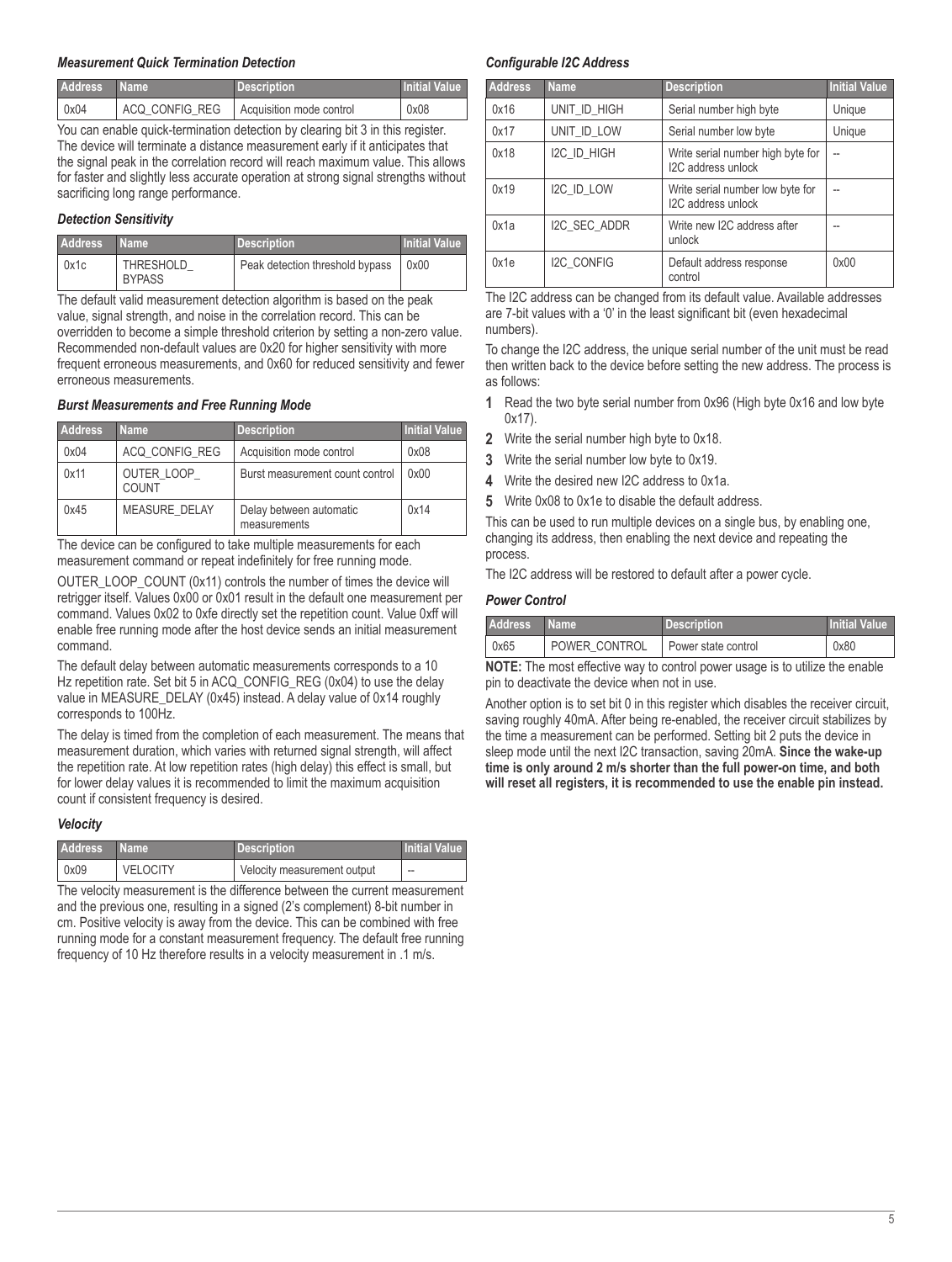# **I2C Protocol Information**

<span id="page-5-0"></span>This device has a 2-wire, I2C-compatible serial interface (refer to I2C-Bus Specification, Version 2.1, January 2000, available from Philips Semiconductor). It can be connected to an I2C bus as a slave device, under the control of an I2C master device. It supports standard 400 kHz data transfer mode. Support is not provided for 10-bit addressing.

The Sensor module has a 7-bit slave address with a default value of 0x62 in hexadecimal notation. The effective 8 bit I2C address is: 0xC4 write, 0xC5 read. The device will not presently respond to a general call.

## Write



## **Read**





### Notes:

- This device does not work with repeated START conditions. It must first receive a STOP condition before a new START condition.
- The ACK and NACK items are responses from the master device to the slave device.
- The last NACK in the read is technically optional, but the formal I2C protocol states that the master shall not acknowledge the last byte.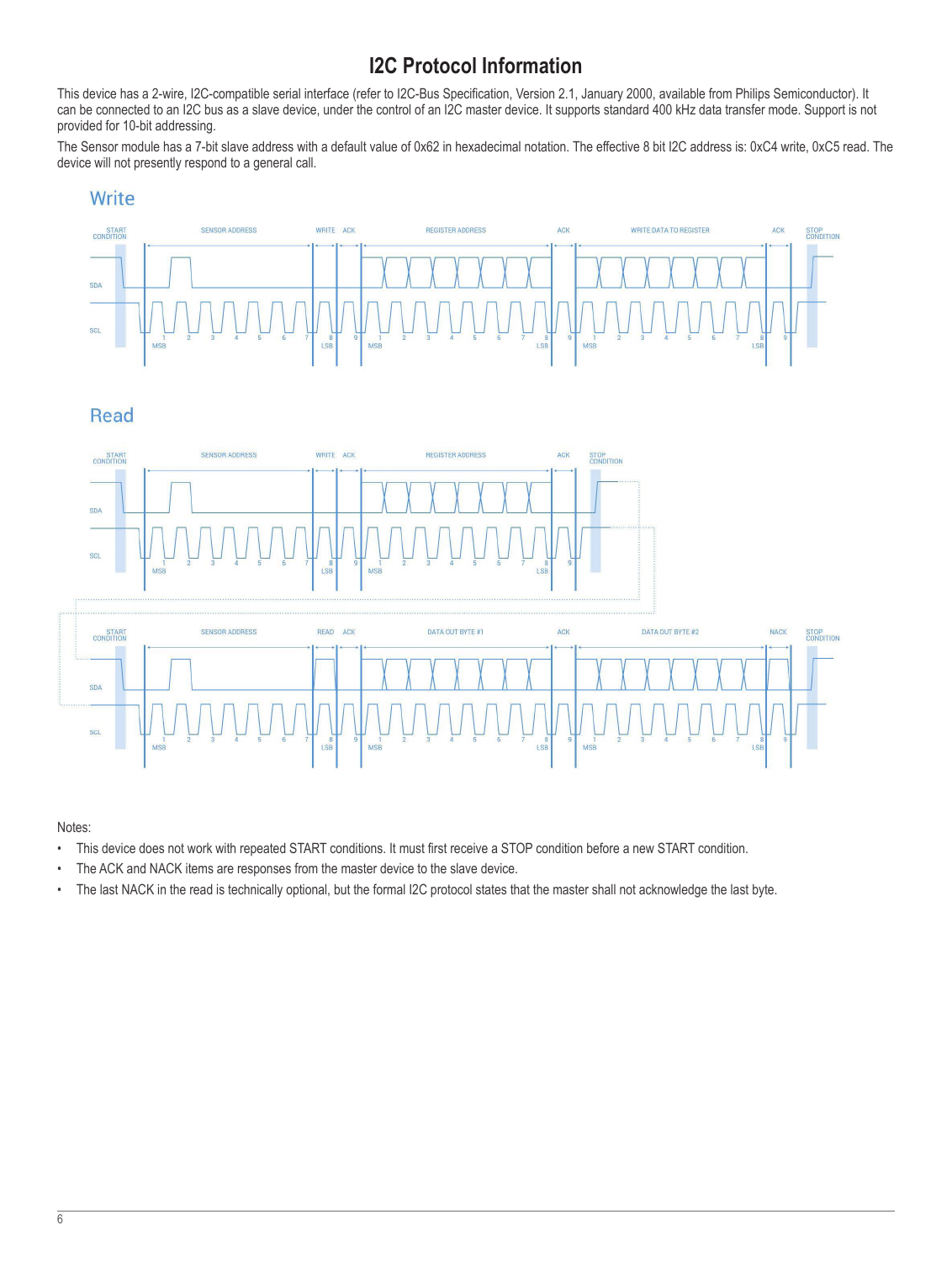## <span id="page-6-2"></span><span id="page-6-0"></span>**I2C Protocol Operation**

The I2C serial bus protocol operates as follows:

- **1** The master initiates data transfer by establishing a start condition, which is when a high-to-low transition on the SDA line occurs while SCL is high. The following byte is the address byte, which consists of the 7-bit slave address followed by a read/write bit with a zero state indicating a write request. A write operation is used as the initial stage of both read and write transfers. If the slave address corresponds to the module's address the unit responds by pulling SDA low during the ninth clock pulse (this is termed the acknowledge bit). At this stage, all other devices on the bus remain idle while the selected device waits for data to be written to or read from its shift register.
- **2** Data is transmitted over the serial bus in sequences of nine clock pulses (eight data bits followed by an acknowledge bit). The transitions on the SDA line must occur during the low period of SCL and remain stable during the high period of SCL.
- **3** An 8 bit data byte following the address loads the I2C control register with the address of the first control register to be read along with flags indicating if auto increment of the addressed control register is desired with successive reads or writes; and if access to the internal micro or external correlation processor register space is requested. Bit locations 5:0 contain the control register address while bit 7 enables the automatic incrementing of control register with successive data blocks. Bit position 6 selects correlation memory external to the microcontroller if set. (Presently an advanced feature)
- **4** If a read operation is requested, a stop bit is issued by the master at the completion of the first data frame followed by the initiation of a new start condition, slave address with the read bit set (one state). The new address byte is followed by the reading of one or more data bytes succession. After the slave has acknowledged receipt of a valid address, data read operations proceed by the master releasing the I2C data line SDA with continuing clocking of SCL. At the completion of the receipt of a data byte, the master must strobe the acknowledge bit before continuing the read cycle.
- **5** For a write operation to proceed, Step 3 is followed by one or more 8 bit data blocks with acknowledges provided by the slave at the completion of each successful transfer. At the completion of the transfer cycle a stop condition is issued by the master terminating operation.

## **Register Definitions**

#### <span id="page-6-1"></span>**Control Register List**

| R/W | <b>Name</b>          | <b>Description</b>                                   | <b>Intial Value</b> | <b>Details</b> |
|-----|----------------------|------------------------------------------------------|---------------------|----------------|
| W   | ACQ_COMMAND          | Device command                                       |                     | page 8         |
| R   | <b>STATUS</b>        | System status                                        |                     | page 8         |
| R/W | SIG_COUNT_VAL        | Maximum acquisition count                            | 0x80                | page 8         |
| R/W | ACQ_CONFIG_REG       | Acquisition mode control                             | 0x08                | page 8         |
| R   | <b>VELOCITY</b>      | Velocity measurement output                          |                     | page 8         |
| R   | PEAK CORR            | Peak value in correlation record                     | --                  | page $8$       |
| R   | <b>NOISE PEAK</b>    | Correlation record noise floor                       | --                  | page 8         |
| R   | SIGNAL_STRENGTH      | Received signal strength                             | --                  | page 9         |
| R   | FULL_DELAY_HIGH      | Distance measurement high byte                       |                     | page 9         |
| R   | FULL DELAY LOW       | Distance measurement low byte                        |                     | page 9         |
| R/W | OUTER_LOOP_COUNT     | Burst measurement count control                      | 0x01                | page 9         |
| R/W | REF COUNT VAL        | Reference acquisition count                          | 0x05                | page 9         |
| R   | LAST DELAY HIGH      | Previous distance measurement high byte              | --                  | page 9         |
| R   | LAST DELAY LOW       | Previous distance measurement low byte               | --                  | page 9         |
| R   | UNIT_ID_HIGH         | Serial number high byte                              | Unique              | page 9         |
| R   | UNIT ID LOW          | Serial number low byte                               | Unique              | page 9         |
| W   | I2C_ID_HIGH          | Write serial number high byte for I2C address unlock | --                  | page 9         |
| W   | I2C_ID_LOW           | Write serial number low byte for I2C address unlock  | --                  | page 9         |
| R/W | I2C_SEC_ADDR         | Write new I2C address after unlock                   |                     | page 9         |
| R/W | THRESHOLD BYPASS     | Peak detection threshold bypass                      | 0x00                | page 9         |
| R/W | <b>I2C CONFIG</b>    | Default address response control                     | 0x00                | page 9         |
| R/W | COMMAND              | State command                                        |                     | page 10        |
| R/W | <b>MEASURE DELAY</b> | Delay between automatic measurements                 | 0x14                | page 10        |
| R   | PEAK_BCK             | Second largest peak value in correlation record      | --                  | page 10        |
| R   | CORR_DATA            | Correlation record data low byte                     | --                  | page 10        |
| R   | CORR_DATA_SIGN       | Correlation record data high byte                    |                     | page 10        |
| R/W | <b>ACQ SETTINGS</b>  | Correlation record memory bank select                | --                  | page 10        |
| R/W | POWER CONTROL        | Power state control                                  | 0x80                | page 10        |
|     |                      |                                                      |                     |                |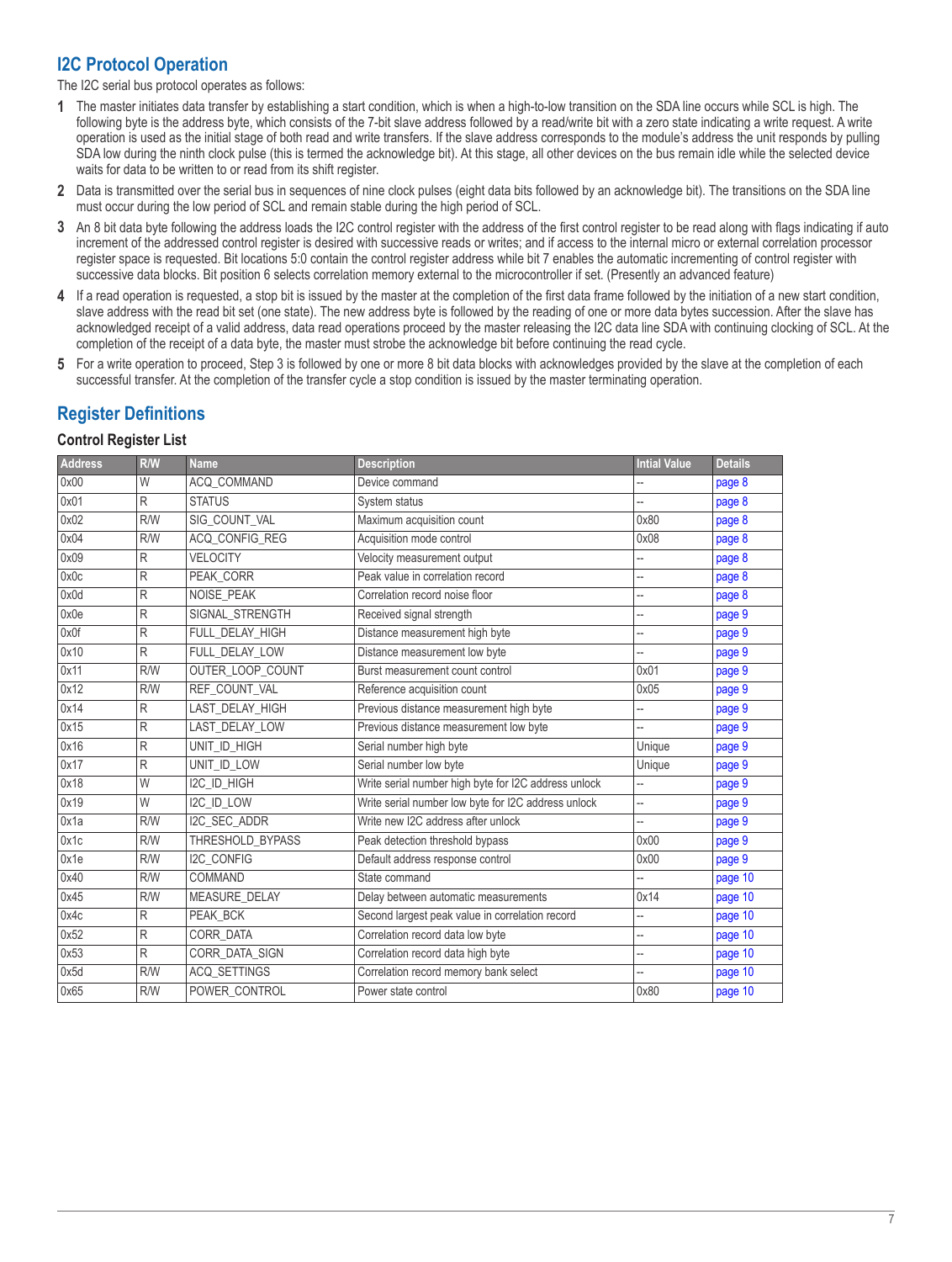### <span id="page-7-0"></span>**Detailed Control Register Definitions**

**NOTE**: Unless otherwise noted, all registers contain one byte and are read and write.

#### <span id="page-7-2"></span>*0x00*

| R/W        | <b>Name</b>                                                    | <b>Description</b> | Initial Value |
|------------|----------------------------------------------------------------|--------------------|---------------|
| W          | ACQ COMMAND                                                    | Device command     |               |
|            |                                                                |                    |               |
| <b>Bit</b> | <b>Function</b>                                                |                    |               |
| 7:0        | Write 0x00: Reset FPGA, all registers return to default values |                    |               |

| Write 0x03: Take distance measurement without receiver bias correction |
|------------------------------------------------------------------------|
| Write 0x04: Take distance measurement with receiver bias correction    |
|                                                                        |

#### <span id="page-7-3"></span>*0x01*

| R/W | <b>Name</b>   | Description   | Initial Value |
|-----|---------------|---------------|---------------|
|     | <b>STATUS</b> | System status | $\sim$        |

| <b>Bit</b>     | <b>Function</b>                                                                                                                                                                                        |
|----------------|--------------------------------------------------------------------------------------------------------------------------------------------------------------------------------------------------------|
| 6              | Process Error Flag<br>0: No error detected<br>1: System error detected during measurement                                                                                                              |
| 5              | Health Flag<br>$0$ : Frror detected<br>1: Reference and receiver bias are operational                                                                                                                  |
| 4              | Secondary Return Flag<br>0: No secondary return detected<br>1: Secondary return detected in correlation record                                                                                         |
| 3              | Invalid Signal Flag<br>0: Peak detected<br>1: Peak not detected in correlation record, measurement is invalid                                                                                          |
| $\overline{2}$ | Signal Overflow Flag<br>0: Signal data has not overflowed<br>1: Signal data in correlation record has reached the maximum value before<br>overflow. This occurs with a strong received signal strength |
| 1              | Reference Overflow Flag<br>0: Reference data has not overflowed<br>1: Reference data in correlation record has reached the maximum value<br>before overflow. This occurs periodically                  |
| $\Omega$       | <b>Busy Flag</b><br>0: Device is ready for new command<br>1: Device is busy taking a measurement                                                                                                       |

### <span id="page-7-4"></span>*0x02*

| R/W | <b>Name</b>     | <b>Description</b>        | <b>Initial Value</b> |
|-----|-----------------|---------------------------|----------------------|
| R/W | SIG COUNT VAL   | Maximum acquisition count | 0x80                 |
|     |                 |                           |                      |
| Bit | <b>Function</b> |                           |                      |

| 7:0 | Maximum number of acquisitions during measurement |
|-----|---------------------------------------------------|

### <span id="page-7-1"></span>*0x04*

| R/W | Name | Description                                     | <b>Initial Value</b> |
|-----|------|-------------------------------------------------|----------------------|
|     |      | R/W   ACQ_CONFIG_REG   Acquisition mode control | 0x08                 |

| <b>Bit</b>     | <b>Function</b>                                                                                                                                                                                                                                                                                                                                                                                                                                                                                                                                                                                                                             |
|----------------|---------------------------------------------------------------------------------------------------------------------------------------------------------------------------------------------------------------------------------------------------------------------------------------------------------------------------------------------------------------------------------------------------------------------------------------------------------------------------------------------------------------------------------------------------------------------------------------------------------------------------------------------|
| 6              | 0: Enable reference process during measurement<br>1: Disable reference process during measurement                                                                                                                                                                                                                                                                                                                                                                                                                                                                                                                                           |
| 5              | 0: Use default delay for burst and free running mode<br>1: Use delay from MEASURE_DELAY (0x45) for burst and free running mode                                                                                                                                                                                                                                                                                                                                                                                                                                                                                                              |
| 4              | 0: Enable reference filter, averages 8 reference measurements for increased<br>consistency<br>1: Disable reference filter                                                                                                                                                                                                                                                                                                                                                                                                                                                                                                                   |
| 3              | 0: Enable measurement quick termination. Device will terminate distance<br>measurement early if it anticipates that the signal peak in the correlation<br>record will reach maximum value.<br>1: Disable measurement quick termination.                                                                                                                                                                                                                                                                                                                                                                                                     |
| $\overline{2}$ | 0: Use default reference acquisition count of 5.<br>1: Use reference acquisition count from REF_COUNT_VAL (0x12).                                                                                                                                                                                                                                                                                                                                                                                                                                                                                                                           |
| 1:0            | Mode Select Pin Function Control<br>00: Default PWM mode. Pull pin low to trigger measurement, device will<br>respond with an active high output with a duration of 10us/cm.<br>01: Status output mode. Device will drive pin active high while busy. Can be<br>used to interrupt host device.<br>10: Fixed delay PWM mode. Pulling pin low will not trigger a measurement.<br>11: Oscillator output mode. Nominal 31.25 kHz output. The accuracy of the<br>silicon oscillator in the device is generally within 1% of nominal. This affects<br>distance measurements proportionally and can be measured to apply a<br>compensation factor. |

### <span id="page-7-5"></span>*0x09*

| <b>R/W</b> | Mame :          | <b>Description</b>          | <b>Initial Value</b> |
|------------|-----------------|-----------------------------|----------------------|
|            | <b>VELOCITY</b> | Velocity measurement output | $\sim$               |

### **Bit Function**

| 7:0 | Velocity measurement output. The difference between the current    |
|-----|--------------------------------------------------------------------|
|     | measurement and the previous one, signed (2's complement) value in |
|     | centimeters.                                                       |
|     |                                                                    |

### <span id="page-7-6"></span>*0x0c*

| R/W | ' Name '  | <b>Description</b>               | <b>Initial Value</b> |
|-----|-----------|----------------------------------|----------------------|
|     | PFAK CORR | Peak value in correlation record | $-$                  |

## <span id="page-7-7"></span>*0x0d*

| R/W | <b>Name</b>       | <b>Description</b>             | <b>Initial Value</b> |
|-----|-------------------|--------------------------------|----------------------|
|     | <b>NOISE PEAK</b> | Correlation record noise floor | $\sim$               |

7:0 The value of the highest peak in the correlation record.

#### **Bit Function**

**Bit Function**

7:0 A measure of the noise in the correlation record. Will be slightly above the third highest peak.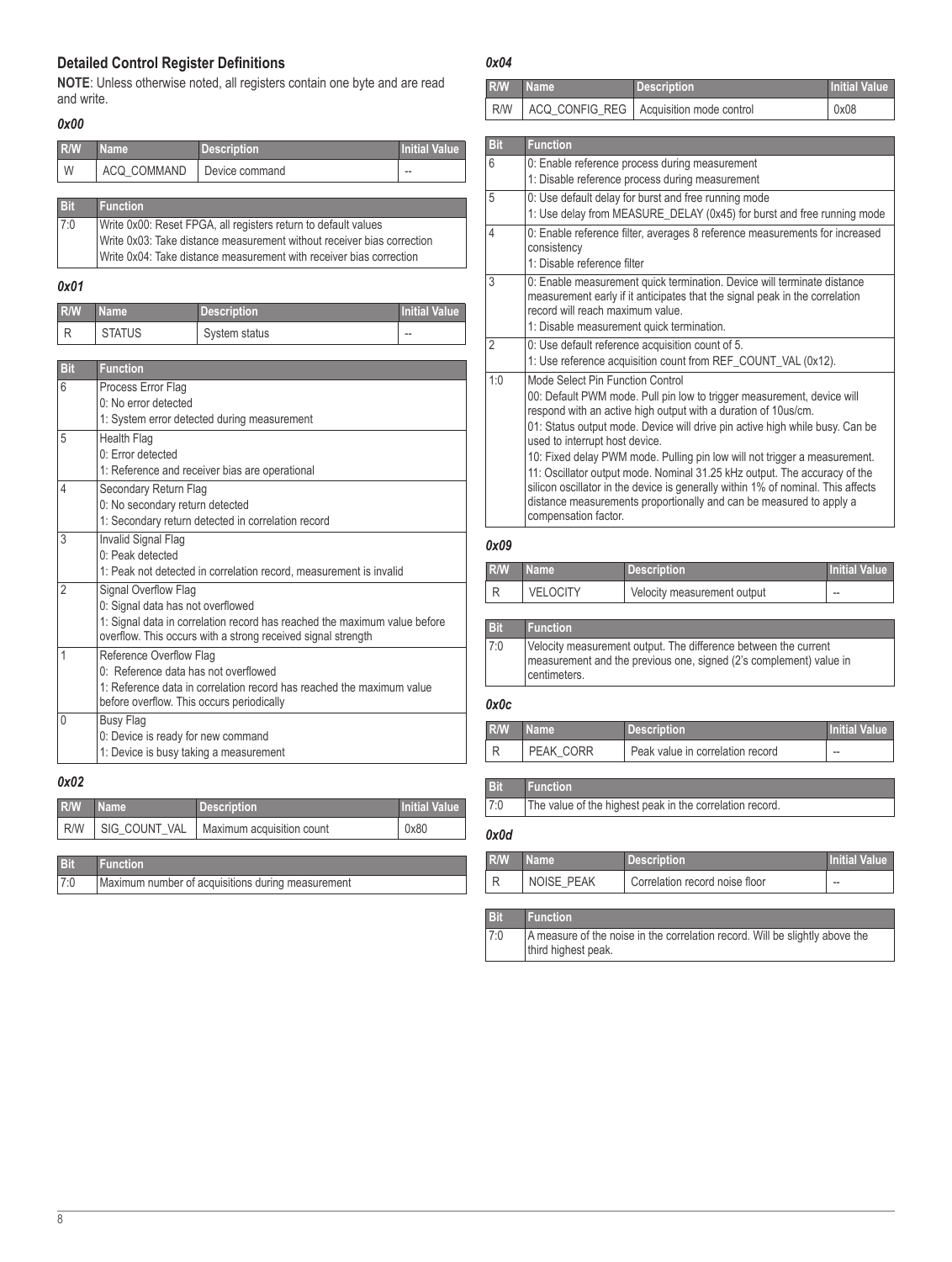#### <span id="page-8-0"></span>*0x0e*

## <span id="page-8-7"></span>*0x16*

| R/W        | <b>Name</b>                                                                                                                                   | <b>Description</b>       | <b>Initial Value</b> |
|------------|-----------------------------------------------------------------------------------------------------------------------------------------------|--------------------------|----------------------|
| R          | SIGNAL STRENGTH                                                                                                                               | Received signal strength | --                   |
|            |                                                                                                                                               |                          |                      |
| <b>Bit</b> | <b>Function</b>                                                                                                                               |                          |                      |
| 7:0        | Received signal strength calculated from the value of the highest peak in the<br>correlation record and how many acquisitions were performed. |                          |                      |
| 0x0f       |                                                                                                                                               |                          |                      |
| <b>R/W</b> | lame                                                                                                                                          | <b>Description</b>       | <b>Initial Value</b> |

<span id="page-8-1"></span>

| R/W | <b>Name</b> | <b>Description</b>                               | <b>Initial Value</b> |
|-----|-------------|--------------------------------------------------|----------------------|
|     |             | FULL_DELAY_HIGH   Distance measurement high byte | $- -$                |
|     |             |                                                  |                      |

| <b>Bit</b> | <b>Function</b>                                        |
|------------|--------------------------------------------------------|
| 7:0        | Distance measurement result in centimeters, high byte. |

### <span id="page-8-2"></span>*0x10*

| <b>R/W</b> | <b>Name</b> | <b>Description</b>                             | <b>Initial Value</b> |
|------------|-------------|------------------------------------------------|----------------------|
|            |             | FULL_DELAY_LOW   Distance measurement low byte | $- -$                |

| Bit | Function <sup>'</sup>                                 |
|-----|-------------------------------------------------------|
| 7:0 | Distance measurement result in centimeters, low byte. |

### <span id="page-8-3"></span>*0x11*

| R/W Name | Description                                                     | <b>Initial Value</b> |
|----------|-----------------------------------------------------------------|----------------------|
|          | R/W   OUTER_LOOP_COUNT   Burst measurement count control   0x01 |                      |

| <b>Bit</b> | <b>Function</b>                                                                                                                                                                                                                                                                                                  |
|------------|------------------------------------------------------------------------------------------------------------------------------------------------------------------------------------------------------------------------------------------------------------------------------------------------------------------|
| 7:0        | 0x00-0x01: One measurement per distance measurement command.<br>Ox02-Oxfe: Repetition count per distance measurement command.<br>Oxff: Indefinite repetitions after initial distance measurement command.<br>See ACQ_CONFIG_REG (0x04) and MEASURE_DELAY (0x45) for non-<br>default automatic repetition delays. |

### <span id="page-8-4"></span>*0x12*

| R/W | ' Name ' | <b>Description</b>                                | Initial Value |
|-----|----------|---------------------------------------------------|---------------|
|     |          | R/W   REF_COUNT_VAL   Reference acquisition count | 0x05          |

| <b>Bit</b> | <b>Function</b>                                                                                              |
|------------|--------------------------------------------------------------------------------------------------------------|
| 7:0        | Non-default number of reference acquisitions during measurement. ACQ<br>CONFIG_REG (0x04) bit 2 must be set. |

#### <span id="page-8-5"></span>*0x14*

|     | R/W Name | <b>Description</b>                                           | <b>Initial Value</b> |
|-----|----------|--------------------------------------------------------------|----------------------|
| l R |          | LAST_DELAY_HIGH   Previous distance measurement high<br>byte | --                   |

| <b>Bit</b> | $\blacksquare$ Function $\blacksquare$                          |
|------------|-----------------------------------------------------------------|
| 7:0        | Previous distance measurement result in centimeters, high byte. |

#### <span id="page-8-6"></span>*0x15*

| R/W        | <b>Name</b>     | Description                                                | <b>Initial Value</b> |
|------------|-----------------|------------------------------------------------------------|----------------------|
|            |                 | LAST DELAY LOW   Previous distance measurement low<br>byte | $- -$                |
|            |                 |                                                            |                      |
| <b>Bit</b> | <b>Function</b> |                                                            |                      |

| .   |                                                                |
|-----|----------------------------------------------------------------|
| 7:0 | Previous distance measurement result in centimeters, low byte. |

| R/W | <b>Name</b>     | <b>Description</b>      | Initial Value |
|-----|-----------------|-------------------------|---------------|
|     | UNIT ID HIGH    | Serial number high byte | Unique        |
|     |                 |                         |               |
| Bit | <b>Function</b> |                         |               |

## 7:0 Unique serial number of device, high byte.

### <span id="page-8-8"></span>*0x17*

| R/W | <b>Name</b> | <b>Description</b>     | <b>Initial Value</b> |
|-----|-------------|------------------------|----------------------|
| l R | UNIT ID LOW | Serial number low byte | Unique               |
|     |             |                        |                      |

#### **Bit Function** 7:0 Unique serial number of device, high byte.

### <span id="page-8-9"></span>*0x18*

| R/W | <b>Name</b> | <b>Description</b>                                      | <b>Initial Value</b> |
|-----|-------------|---------------------------------------------------------|----------------------|
| W   | I2C ID HIGH | Write serial number high byte for I2C<br>address unlock | --                   |

## **Bit Function**

| 7:0 | Write the value in UNIT_ID_HIGH (0x16) here as part of enabling a non-<br>default I2C address. See I2C_ID_LOW (0x19) and I2C_SEC_ADDR (0x1a). |
|-----|-----------------------------------------------------------------------------------------------------------------------------------------------|
|     |                                                                                                                                               |

## <span id="page-8-10"></span>*0x19*

| R/W            | <b>Name</b> | <b>Description</b>                                     | <b>Initial Value</b> |
|----------------|-------------|--------------------------------------------------------|----------------------|
| i W            | I2C ID LOW  | Write serial number low byte for I2C<br>address unlock |                      |
| <b>I</b> Fifth |             |                                                        |                      |

#### **Bit Function** 7:0 Write the value in UNIT\_ID\_LOW (0x17) here as part of enabling a non-default I2C address. See I2C\_ID\_HIGH (0x18) and I2C\_SEC\_ADDR (0x1a).

#### <span id="page-8-11"></span>*0x1a*

| R/W | l Name'            | <b>Description</b>                 | <b>Initial Value</b> |
|-----|--------------------|------------------------------------|----------------------|
|     | R/W   I2C SEC ADDR | Write new I2C address after unlock | $\sim$               |

#### **Bit Function** 7:0 Non-default I2C address. Available addresses are 7-bit values with a '0' in the least significant bit (even hexadecimal numbers). I2C\_ID\_HIGH (0x18) and I2C\_ID\_LOW (0x19) must have the correct value for the device to respond to the non-default I2C address.

#### <span id="page-8-12"></span>*0x1c*

| R/W | <b>Name</b>                | <b>Description</b>              | <b>Initial Value</b> |
|-----|----------------------------|---------------------------------|----------------------|
| R/W | THRESHOLD<br><b>BYPASS</b> | Peak detection threshold bypass | 0x00                 |

### **Bit Function** 7:0 0x00: Use default valid measurement detection algorithm based on the peak value, signal strength, and noise in the correlation record. 0x01-0xff: Set simple threshold for valid measurement detection. Values 0x20- 0x60 generally perform well.

## <span id="page-8-13"></span>*0x1e*

| R/W   | <b>TName</b>      | <b>Description</b>               | <b>Initial Value</b> |
|-------|-------------------|----------------------------------|----------------------|
| l R/W | <b>I2C CONFIG</b> | Default address response control | 0x00                 |

### **Bit Function**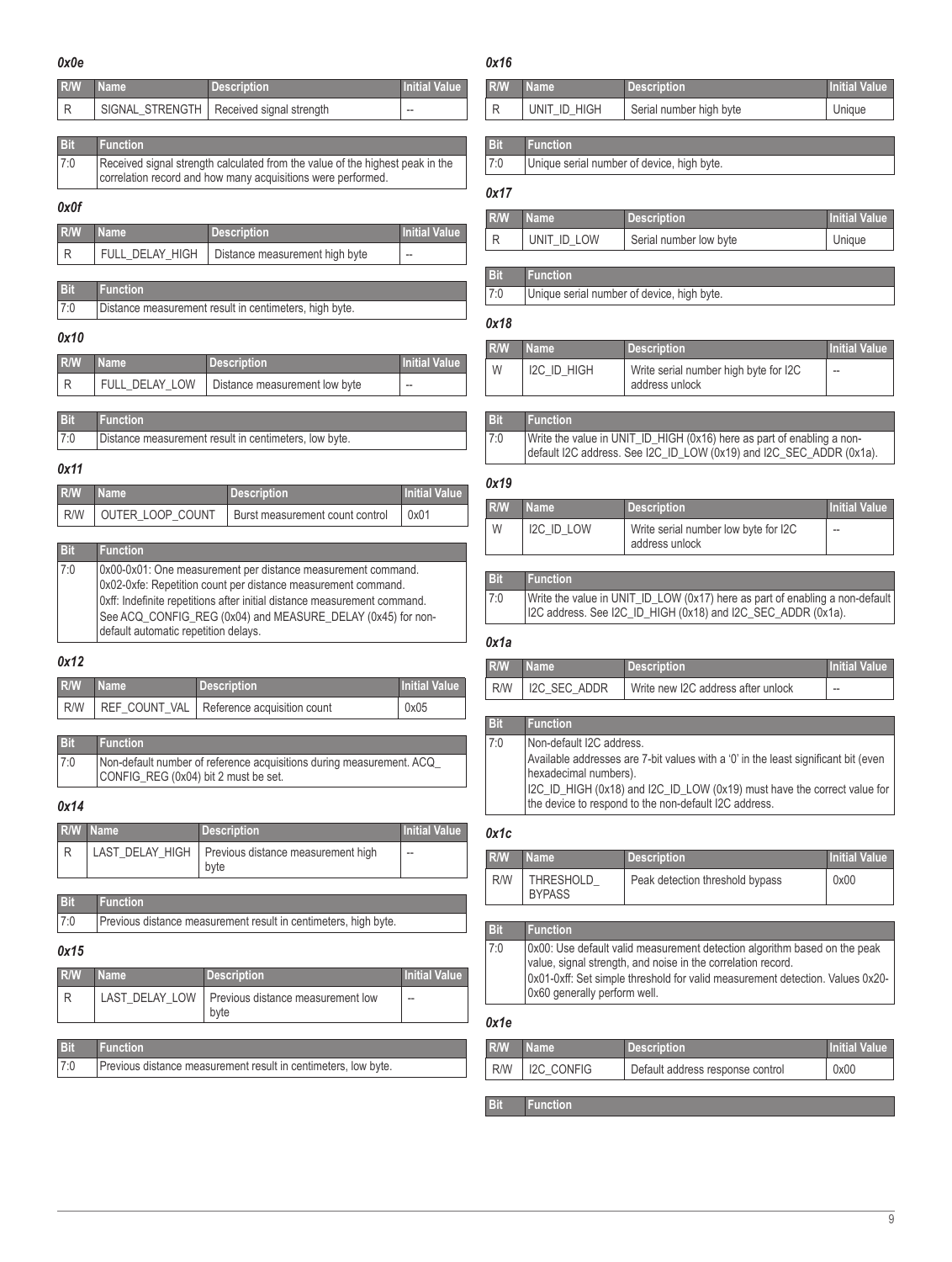| 3 | 0: Device will respond to I2C address 0x62. Device will also respond to<br>non-default address if configured successfully. See I2C ID HIGH (0x18),                                                        |
|---|-----------------------------------------------------------------------------------------------------------------------------------------------------------------------------------------------------------|
|   | I2C_ID_LOW (0x19), and I2C_SEC_ADDR (0x1a).                                                                                                                                                               |
|   | 1: Device will only respond to non-default I2C address. It is recommended to<br>configure the non-default address first, then use the non-default address to<br>write to this register, ensuring success. |

#### <span id="page-9-0"></span>*0x40*

| R/W | l Name '  | <b>Description</b> | <b>Initial Value</b> |
|-----|-----------|--------------------|----------------------|
| R/W | I COMMAND | State command      | $\sim$               |

| <b>Bit</b>                                                              | <b>Function</b>                                                                                                                                                                                                    |
|-------------------------------------------------------------------------|--------------------------------------------------------------------------------------------------------------------------------------------------------------------------------------------------------------------|
| 2:0                                                                     | 000: Test mode disable, resume normal operation                                                                                                                                                                    |
| 111: Test mode enable, allows download of correlation record            |                                                                                                                                                                                                                    |
| Select correlation memory bank in ACQ SETTINGS (0x5d) prior to enabling |                                                                                                                                                                                                                    |
| test mode.                                                              |                                                                                                                                                                                                                    |
|                                                                         | Once test mode is enabled, read CORR_DATA (0x52) and CORR_DATA_<br>SIGN (0x53) in one transaction (read from 0xd2). The memory index is<br>incremented automatically and successive reads produce sequential data. |

#### <span id="page-9-1"></span>*0x45*

| R/W | <b>Name</b>             | <b>Description</b>                          | <b>Initial Value</b> |
|-----|-------------------------|---------------------------------------------|----------------------|
| R/W | MEASURE<br><b>DELAY</b> | Delay between automatic measurements   0x14 |                      |

| <b>Bit</b> | <b>Function</b>                                                               |
|------------|-------------------------------------------------------------------------------|
| 7:0        | Non-default delay after completion of measurement before automatic retrigger, |
|            | in burst and continuous modes. ACQ_CONFIG_REG (0x04) bit 5 must be set.       |
|            | Value 0xc8 corresponds to 10 Hz repetition rate and 0x14 to roughly 100 Hz.   |

#### <span id="page-9-2"></span>*0x4c*

| R/W | Mame \   | <b>Description</b>                                 | <b>Initial Value</b> |
|-----|----------|----------------------------------------------------|----------------------|
|     | PEAK BCK | Second largest peak value in correlation<br>record | --                   |

| Bit | Function                                                        |  |
|-----|-----------------------------------------------------------------|--|
| 7:0 | The value of the second highest peak in the correlation record. |  |

#### <span id="page-9-3"></span>*0x52*

| R/W | <b>Name</b> | <b>Description</b>               | Initial Value |
|-----|-------------|----------------------------------|---------------|
|     | CORR DATA   | Correlation record data low byte | $- -$         |

| <b>Bit</b> | <b>Function</b>                                                                                           |
|------------|-----------------------------------------------------------------------------------------------------------|
| 7:0        | Correlation record data low byte. See CORR_DATA_SIGN (0x53), ACQ_<br>SETTINGS (0x5d), and COMMAND (0x40). |

#### <span id="page-9-4"></span>*0x53*

| <b>R/W</b> | <b>Name</b> | <b>Description</b>                                 | <b>Initial Value</b> |
|------------|-------------|----------------------------------------------------|----------------------|
|            |             | CORR_DATA_SIGN   Correlation record data high byte | $-$                  |

**Bit Function** 7:0 Correlation record data high byte. Correlation record data is a 2's complement 9-bit value, and must be sign extended to be formatted as a 16-bit 2's complement value. Thus when repacking the two bytes obtained for the I2C transaction, set the high byte to 0xff if the LSB of the high byte is one.

### <span id="page-9-5"></span>*0x5d*

| R/W           | <b>Name</b>  | <b>Description</b>                    | <b>Initial Value</b>     |
|---------------|--------------|---------------------------------------|--------------------------|
| R/W           | ACQ SETTINGS | Correlation record memory bank select | $\overline{\phantom{a}}$ |
|               |              |                                       |                          |
| <b>Tallet</b> |              |                                       |                          |

### **Bit Function**

| 7:6 | 11: Access correlation memory bank. Write prior to test mode enable, see |
|-----|--------------------------------------------------------------------------|
|     | COMMAND (0x40).                                                          |

### <span id="page-9-6"></span>*0x65*

| R/W | Name                                      | Description | <b>Initial Value</b> |
|-----|-------------------------------------------|-------------|----------------------|
|     | R/W   POWER CONTROL   Power state control |             | 0x80                 |

#### **Bit Function**

| 2 | 1: Device Sleep, wakes upon I2C transaction. Registers are reinitialized,<br>wakeup time similar to full reset using enable pin.<br>0: Device awake |
|---|-----------------------------------------------------------------------------------------------------------------------------------------------------|
| 0 | 1: Disable receiver circuit<br>0: Enable receiver circuit. Receiver circuit stabilizes by the time a<br>measurement can be performed.               |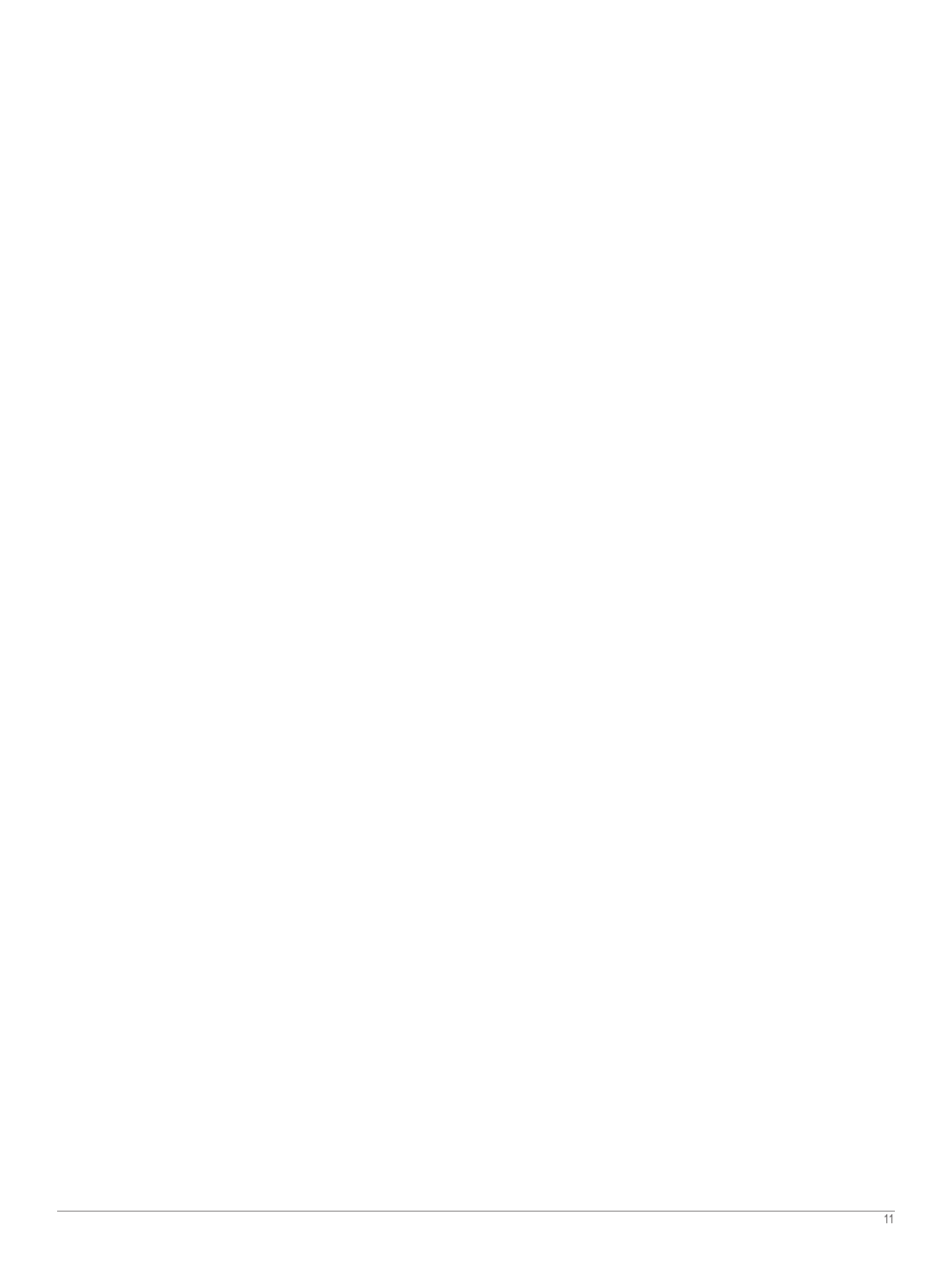# **Frequently Asked Questions**

### <span id="page-11-0"></span>**Must the device run on 5 Vdc? Can it run on 3.3 Vdc instead?**

The device requires 5 Vdc to run properly, so this specification is recommended and supported.

## **What is the spread of the laser beam?**

At very close distances (less than 1 m) the beam diameter is about the size of the aperture (lens). For distances greater than 1 m, you can estimate the beam diameter using this equation:

Distance/100 = beam diameter at that distance (in whatever units you measured the distance).

The actual spread is  $~8$  milli-radians or  $~1/2$  degree.

## **How do distance, target size, aspect, and reflectivity effect returned signal strength?**

The device transmits a focused infrared beam that reflects off of a target, and a portion of that reflected signal returns to the receiver. The distance is calculated by taking the difference between the moment of signal transmission to the moment of signal reception. Successfully receiving a reflected signal is heavily influenced by several factors. These factors include:

**Target Distance** 

The relationship of distance (D) to returned signal strength is an inverse square. So, with increase in distance, returned signal strength decreases by 1/D^2 or the square root of the distance.

• Target Size

The relationship of a target's Cross Section (C) to returned signal strength is an inverse power of four. The device transmits a focused near-infrared laser beam that spreads at a rate of approximately 0.5º as distance increases. Up to 1 m it is approximately the size of the lens. Beyond 1 m, the approximate beam spread in degrees can be estimated by dividing the distance by 100, or ~8 milliradians. When the beam overfills (is larger than) the target, the signal returned decreases by 1/C^4 or the fourth root of the target's cross section.

**Aspect** 

The aspect of the target, or its orientation to the sensor, affects the observable cross section and, therefore, the amount of returned signal decreases as the aspect of the target varies from the normal.

**Reflectivity** 

Reflectivity characteristics of the target's surface also affect the amount of returned signal. In this case, we concern ourselves with reflectivity of near infrared wavelengths [\("How does the device work with reflective](#page-11-1)  [surfaces?", page](#page-11-1) 12).

In summary, a small target can be very difficult to detect if it is distant, poorly reflective, and its aspect is away from the normal. In such cases, the returned signal strength may be improved by attaching infrared reflectors to the target, increasing the size of the target, modifying its aspect, or reducing distance from the sensor.

## <span id="page-11-1"></span>**How does the device work with reflective surfaces?**

Reflective characteristics of an object's surface can be divided into three categories (in the real world, a combination of characteristics is typically present):

- Diffuse Reflective
- **Specular**
- Retro-reflective

### **Diffuse Reflective Surfaces**

Purely diffuse surfaces are found on materials that have a textured quality that causes reflected energy to disperse uniformly. This tendency results in a relatively predictable percentage of the dispersed laser energy finding its way back to the device. As a result, these materials tend to read very well.



Materials that fall into this category are paper, matte walls, and granite. It is important to note that materials that fit into this category due to observed reflection at visible light wavelengths may exhibit unexpected results in other wavelengths. The near infrared range used by the device may detect them as nearly identical. For example, a black sheet of paper may reflect a nearly identical percentage of the infrared signal back to the receiver as a white sheet.

### **Specular Surfaces**

Specular surfaces, are found on materials that have a smooth quality that reflect energy instead of dispersing it. It is difficult or impossible for the device to recognize the distance of many specular surfaces. Reflections off of specular surfaces tend to reflect with little dispersion which causes the reflected beam to remain small and, if not reflected directly back to the receiver, to miss the receiver altogether. The device may fail to detect a specular object in front of it unless viewed from the normal.



Examples of specular surfaces are mirrors and glass viewed off-axis.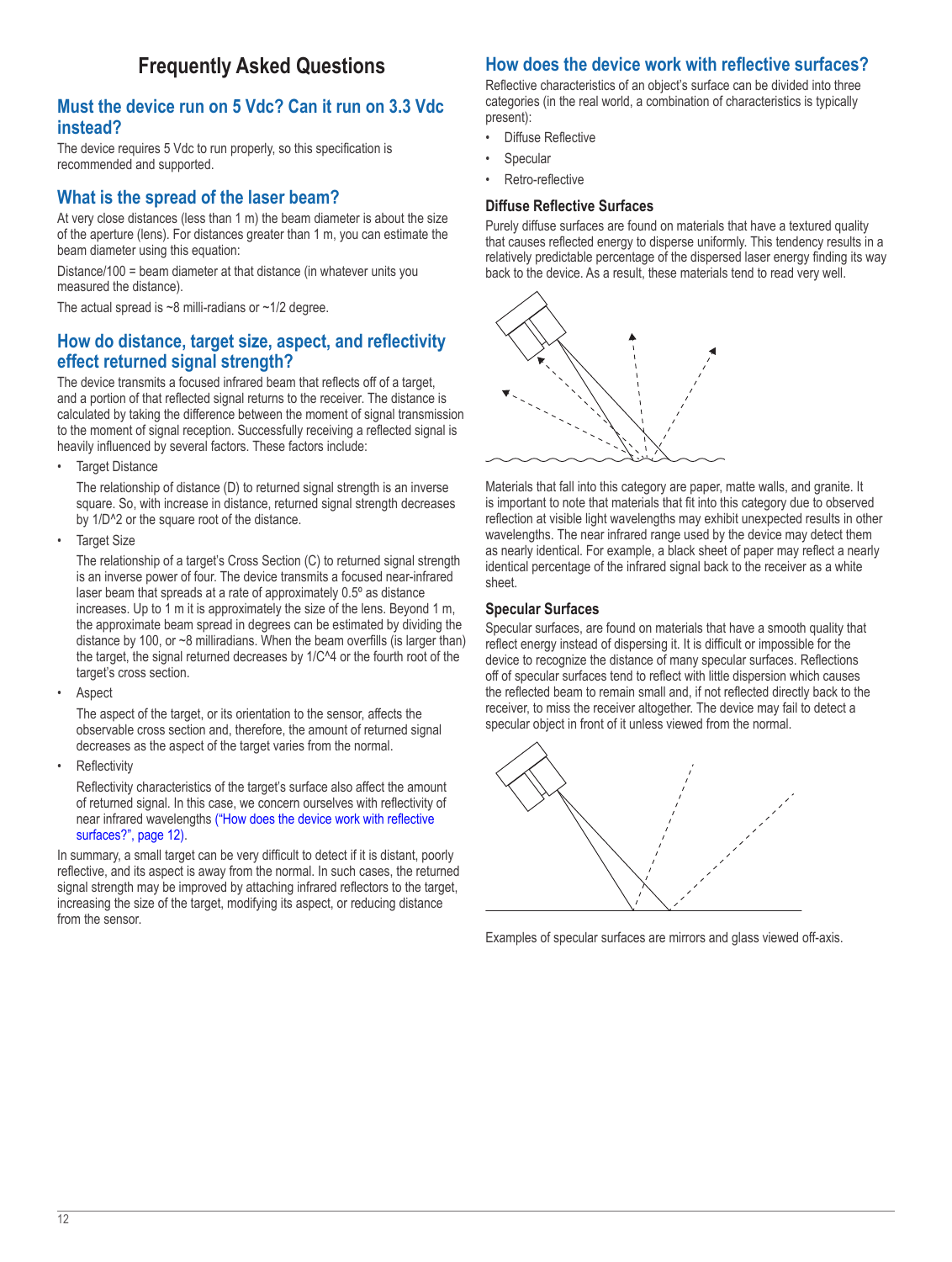## <span id="page-12-0"></span>**How does liquid affect the signal?**

There are a few considerations to take into account if your application requires measuring distances to, or within, liquid:

- Reflectivity and other characteristics of the liquid itself
- Reflectivity characteristics of particles suspended in the liquid
- **Turbidity**
- Refractive characteristics of the liquid

Reflectivity of the liquid is important when measuring distance to the surface of a liquid or if measuring through liquid to the bottom of a container("How does [the device work with reflective surfaces?", page](#page-11-1) 12).

It is important to note that measuring distance with the device depends on reflected energy from the transmitted signal being detected by the receiver in the sensor. For that reason, the surface condition of the liquid may play an important role in the overall reflectivity and detectability of the liquid. In the case of a flat, highly reflective liquid surface, the laser's reflected energy may not disperse adequately to allow detection unless viewed from the normal. By contrast, small surface ripples may create enough dispersion of the reflected energy to allow detection of the liquid without the need to position the sensor so that the transmitted beam strikes the liquid's surface from the normal.

Reflectivity of suspended particles is a characteristic that may help or hinder depending on the application.

Turbidity, or the clarity of a liquid created by the presence or absence of suspended particles, can similarly help or hinder measurement efforts. If the application requires detecting the surface of the liquid, then suspended particles may help by reflecting more of the transmitted beam back to the receiver, increasing detectability and permitting measurements to be taken.

It is important to note that, attempting to measure through suspended particles in a liquid will only be successful if the transmitted beam is allowed to reflect off of the desired target without first being absorbed or reflected by the suspended particles.

When the near infrared energy transmitted by the device transitions from the atmosphere to a liquid, the energy may be bent, or refracted, and absorbed in addition to being dispersed. The degree to which the transmitted beam is refracted and absorbed is defined by its refraction index. That being said, the most important criteria impacting successful measurement through a liquid is the amount of dispersion of the transmitted beam and whether any of the dispersed beam makes its way back to the receiver on the device.

Remember that electromagnetic energy travels slower through a liquid and may affect accuracy of the final measurement output.